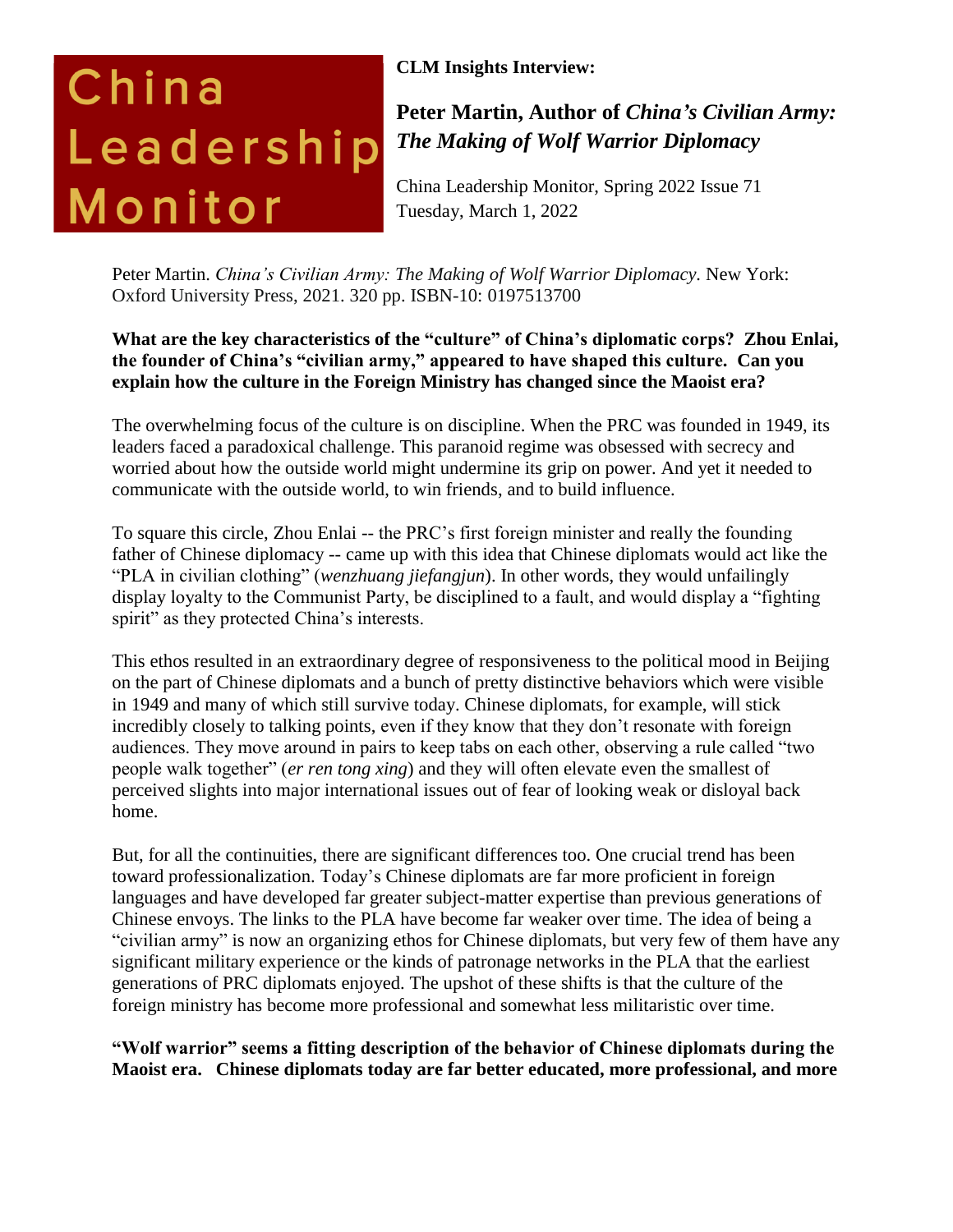#### **knowledgeable than the generals representing the People's Republic of China in the 1950s, but they do not seem to behave much differently. How do you explain this puzzle?**

A lot of it comes down to the political incentives that Chinese diplomats face. The emphasis that Zhou placed on discipline has created a diplomatic corps that is incredibly responsive to changes in political direction emanating from Beijing. On the one hand, when the country's leaders have focused on winning friends for China around the world, as they did in the mid-1950s or in the 1990s, then Chinese diplomats have channeled their energies in that direction with great efficiency. When, on the other hand, there have been periods of political tension in Beijing, driven either by ideology or powerful leaders or both, then Chinese diplomats have tended to focus their energy on proving their political loyalty.

In the Xi Jinping era, this has meant that Chinese diplomats want to demonstrate that they are living up to Xi's expectation that China should take on a more central role on the world stage, showcasing the fact that China has a political and economic model worthy of emulation, and proving that they are fighting on behalf of "discourse space" for China. Oftentimes, their behavior makes little sense from the perspective of winning over international audiences, but it makes perfect sense from a domestic perspective.

It is also worth adding an important caveat. Despite very high-profile "wolf warrior"–style outbursts, the majority of Chinese diplomats in international organizations and in foreign capitals around the world today continue to conduct themselves with a high degree of professionalism. Those who have not embraced wolf-warrior tactics tend not to make headlines, but their work nevertheless continues.

#### **What exactly is the role of the foreign ministry in China's foreign policy-making? How has this role evolved over the years? Are senior Chinese diplomats mere messengers or substantive participants in the making of Chinese foreign policy?**

I guess I would describe Chinese diplomats as consequential messengers.

From the outset, the idea of modeling China's diplomatic corps after the PLA implied that the foreign ministry's role would be to implement policy decided by the party leadership rather than to set policy on its own. Both Zhou Enlai and Chen Yi constantly repeated the mantra that "diplomatic authority is limited" (*waijiao shouquan you xian*) in order to impress this fact on their subordinates.

In addition, it is important to remember that the foreign ministry is just one part of a much broader "foreign affairs system." It works alongside, and sometimes in competition with, Communist Party organizations such as the International Liaison Department and the United Front Work Department as well as other government ministries, state-owned enterprises, and, of course, the military. That has been true from the outset, but it has become a more significant limitation on the influence of the Ministry of Foreign Affairs over time: as China's ties with the outside world have proliferated, more and more organizations have come to play at least some role in representing the country to the outside world.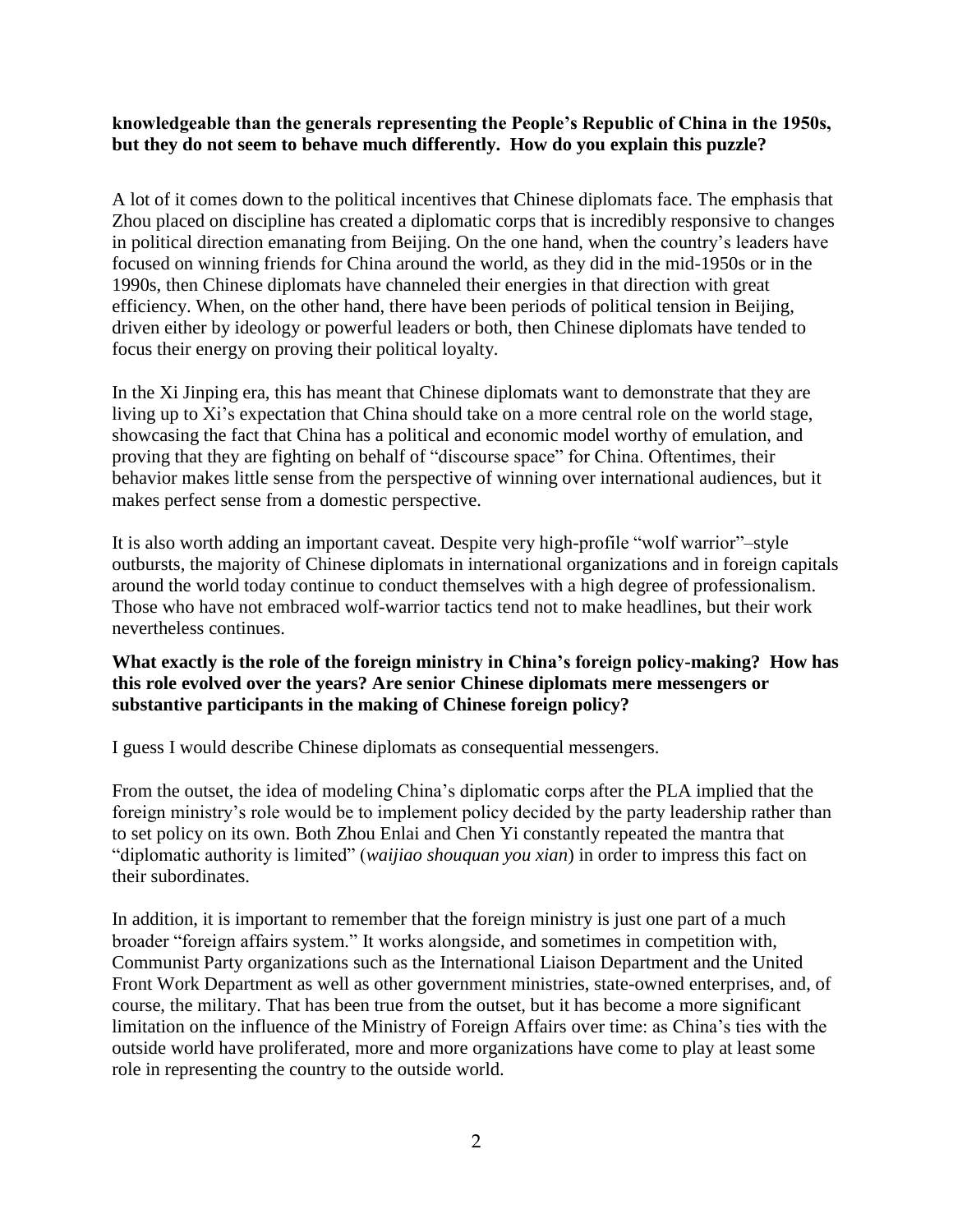Still, the foreign ministry retains a special place in that it is the main bureaucratic interlocutor for foreign governments and it works with foreign and domestic media more than most other Chinese government departments. That makes it one of the most important ways that the Chinese state represents itself to the outside world and a crucial indicator – however imperfect – of China's intentions.

# **How do Chinese diplomats influence their political masters' thinking about foreign affairs? Are there institutionalized (i.e., regular, formal, and substantive) channels for them to influence top leaders or is this process quite haphazard?**

Naturally, the process is pretty opaque. Broadly speaking, there are two avenues of influence. First, like embassies from any other country, Chinese diplomatic missions send back cables to Beijing with assessments of political, economic, and social trends in the host nations. At times, the information has been extremely valuable to leaders in Beijing. When the PRC established its permanent mission at the United Nations in New York in 1971, the cables that the mission sent back about the situation in the United States provided extremely scarce information to the Chinese bureaucracy and became a highly sought-after commodity. This kind of diplomatic reporting has become less important over time, however, as alternative sources of information have proliferated, but it continues to be an important source of information about foreign affairs.

Second, top Chinese diplomats also play the role of trusted advisers to China's top leaders. I think we can see Yang Jiechi's elevation to membership on the Politburo in this light. His appointment speaks to the fact that Xi Jinping places a high priority on foreign affairs in general and on relations with the U.S. in particular (Yang is the quintessential foreign ministry "America hand"). Chinese diplomats have to compete for this advisory role alongside other powerful actors inside the Communist Party apparatus, but diplomats remain an important source of advice.

A common problem running across both of these avenues is speaking truth to power. It is a difficult thing to do in any political system, but a particular problem in China where junior officials are especially cautious about upsetting their superiors. That is one of the reasons that Party leaders also draw information from a web of think-tanks, state council advisers, reporting by state media, and, of course, the Chinese intelligence services.

# **Many individuals have served as foreign ministers or state councilors in charge of foreign affairs. What makes an effective foreign minister or a top professional diplomat in the Chinese system?**

A few things come to mind. First off, foreign ministers have tended to be individuals who can demonstrate their responsiveness to the wishes of China's top leaders. Zhou Enlai, of course, was famous for his ability to do this. But more recently, leaders such as Li Zhaoxing and Yang Jiechi have had reputations among colleagues as practiced practitioners of "managing up."

Second, I would say that in the post–Cold War era, experience and expertise in either Asia or the United States seems to have been highly prized. Li Zhaoxing and Yang Jiechi both served as ambassadors in Washington before becoming foreign minister, while Tang Jiaxuan and Wang Yi both had significant experience in Japan. The fact that foreign ministers have tended to have had